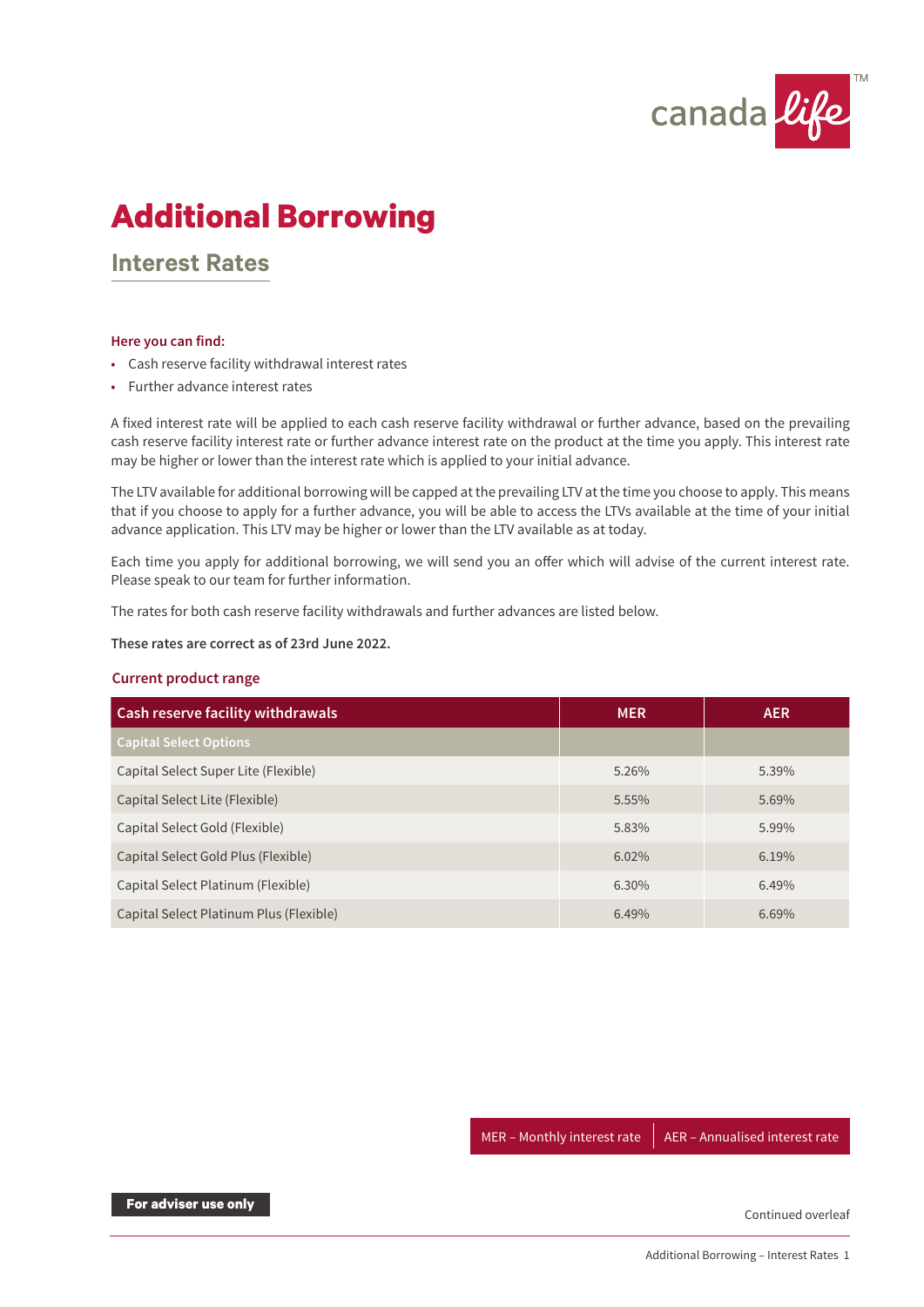| <b>Cash reserve facility withdrawals</b> | <b>MER</b> | <b>AER</b> |
|------------------------------------------|------------|------------|
| <b>Lifestyle Select Options</b>          |            |            |
| Lifestyle Select Ultra Lite (Flexible)   | 4.57%      | 4.67%      |
| Lifestyle Select Super Lite (Flexible)   | 4.74%      | 4.84%      |
| Lifestyle Select Lite (Flexible)         | 4.89%      | 5.00%      |
| Lifestyle Select Gold (Flexible)         | 5.19%      | $5.32\%$   |
| Lifestyle Select Gold Plus (Flexible)    | 6.05%      | $6.22\%$   |

| <b>Further advances</b>                                 | <b>MER</b> | <b>AER</b> |
|---------------------------------------------------------|------------|------------|
| <b>Capital Select Options</b>                           |            |            |
| Capital Select Super Lite (inc. Cashback & Flexible)    | 5.26%      | 5.39%      |
| Capital Select Lite (inc. Cashback & Flexible)          | 5.55%      | 5.69%      |
| Capital Select Gold (inc. Cashback & Flexible)          | 5.83%      | 5.99%      |
| Capital Select Gold Plus (inc. Cashback & Flexible)     | 6.02%      | 6.19%      |
| Capital Select Platinum (inc. Cashback & Flexible)      | 6.30%      | 6.49%      |
| Capital Select Platinum Plus (inc. Cashback & Flexible) | 6.49%      | 6.69%      |
| <b>Lifestyle Select Options</b>                         |            |            |
| Lifestyle Select Ultra Lite (inc. Flexible)             | 4.57%      | 4.67%      |
| Lifestyle Select Super Lite (inc. Flexible)             | 4.74%      | 4.84%      |
| Lifestyle Select Lite (inc. Flexible)                   | 4.89%      | 5.00%      |
| Lifestyle Select Gold (inc. Flexible)                   | 5.19%      | 5.32%      |
| Lifestyle Select Gold Plus (inc. Flexible)              | 6.05%      | 6.22%      |
| <b>Over 55 Buy-to-Let Options</b>                       |            |            |
| Over 55 Buy-to-Let Voluntary Select                     | 5.78%      | 5.98%      |
| <b>Second Home Options</b>                              |            |            |
| Second Home Voluntary Select                            | 5.78%      | 5.98%      |

MER – Monthly interest rate  $\parallel$  AER – Annualised interest rate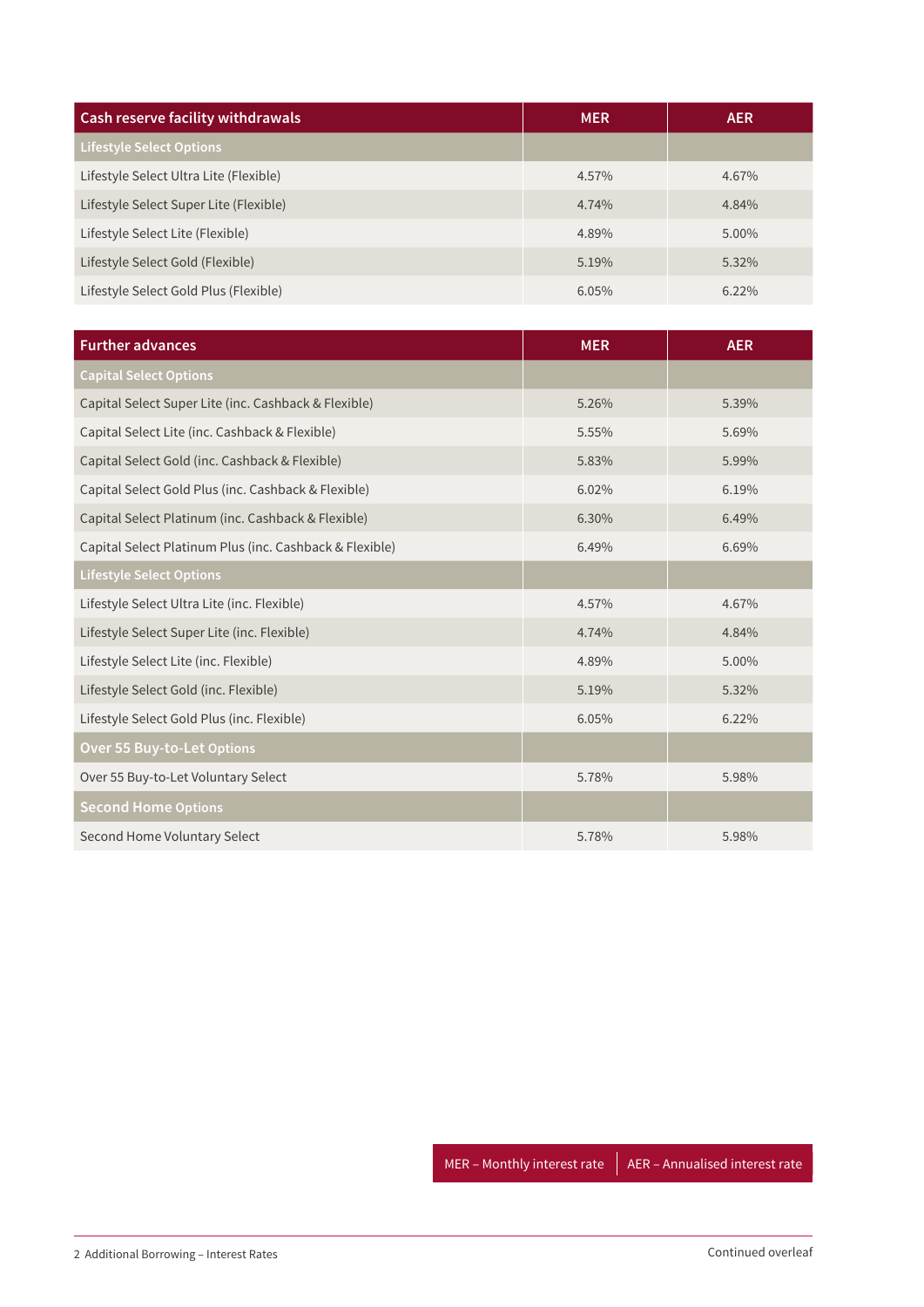### **Historic product range**

| <b>Cash reserve facility withdrawals</b> | <b>MER</b> | <b>AER</b> |
|------------------------------------------|------------|------------|
| <b>Interest Select Options</b>           |            |            |
| Interest Select Lite (Flexible)          | 4.94%      | 5.05%      |
| Interest Select (Flexible)               | 4.94%      | 5.05%      |
| Interest Select Plus (Flexible)          | 4.94%      | 5.05%      |
| Interest Select Max (Flexible)           | 4.94%      | 5.05%      |
| Interest Select Gold (Flexible)          | 4.94%      | 5.05%      |
| Interest Select Platinum (Flexible)      | 5.41%      | 5.55%      |
| <b>Lifestyle Options</b>                 |            |            |
| Lifestyle Lite (Flexible)                | 4.89%      | 5.00%      |
| Lifestyle Gold (Flexible)                | 5.19%      | 5.32%      |
| Lifestyle Gold Plus (Flexible)           | 6.05%      | 6.22%      |
| Lifestyle Platinum (Flexible)            | 6.30%      | 6.49%      |
| <b>Lump Sum Options</b>                  |            |            |
| Lump Sum Lite (Flexible)                 | 4.89%      | 5.00%      |
| Lump Sum (Flexible)                      | 5.19%      | 5.32%      |
| Lump Sum Gold (Flexible)                 | 6.05%      | 6.22%      |
| Lump Sum Platinum (Flexible)             | 6.30%      | 6.49%      |
| <b>Prestige Options</b>                  |            |            |
| Prestige (inc. Flexible)                 | 5.17%      | 5.29%      |
| <b>Voluntary Select Options</b>          |            |            |
| Voluntary Select Lite (Flexible)         | 5.13%      | 5.25%      |
| <b>Voluntary Select (Flexible)</b>       | 5.13%      | 5.25%      |
| Voluntary Select Gold (Flexible)         | 5.13%      | 5.25%      |
| Voluntary Select Platinum (Flexible)     | 5.70%      | 5.85%      |

MER – Monthly interest rate  $\parallel$  AER – Annualised interest rate